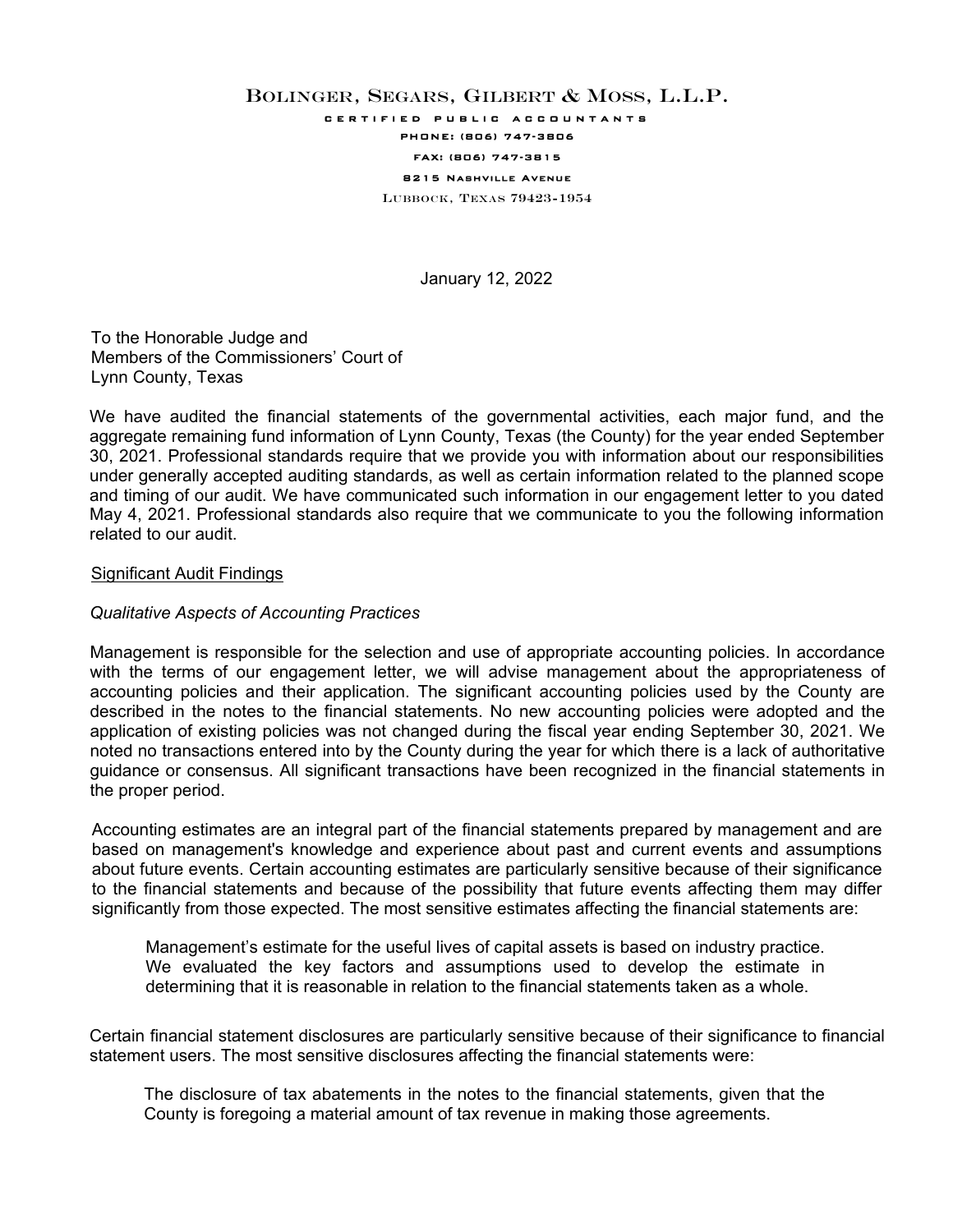Honorable Judge and Members of the Commissioners' Court January 12, 2022 Page 2

## *Difficulties Encountered in Performing the Audit*

We encountered no significant difficulties in dealing with management in performing and completing our audit.

## *Corrected and Uncorrected Misstatements*

Professional standards require us to accumulate all known and likely misstatements identified during the audit, other than those that are trivial, and communicate them to the appropriate level of management. Management has corrected all such misstatements. All entries made as a result of audit procedures were corrected by management and are attached to this letter.

## *Disagreements with Management*

For purposes of this letter, professional standards define a disagreement with management as a financial accounting, reporting, or auditing matter, whether or not resolved to our satisfaction, that could be significant to the financial statements or the auditor's report. We are pleased to report that no such disagreements arose during the course of our audit.

#### *Management Representations*

We have requested certain representations from management that are included in the management representation letter dated January 12, 2022.

#### *Management Consultations with Other Independent Accountants*

In some cases, management may decide to consult with other accountants about auditing and accounting matters, similar to obtaining a "second opinion" on certain situations. If a consultation involves application of an accounting principle to the County's financial statements or a determination of the type of auditor's opinion that may be expressed on those statements, our professional standards require the consulting accountant to check with us to determine that the consultant has all the relevant facts. To our knowledge, there were no such consultations with other accountants.

#### Other Audit Findings or Issues

We generally discuss a variety of matters, including the application of accounting principles and auditing standards, with management each year prior to retention as the County's auditors. However, these discussions occurred in the normal course of our professional relationship and our responses were not a condition to our retention.

#### Other Matters

We were not engaged to report on budgetary comparison schedules, combining schedules, pension schedules, or the schedule of capital leases, which accompany the financial statements. Such information has not been subjected to the auditing procedures applied in the audit of the basic financial statements, and accordingly, we do not express an opinion or provide any assurance on it.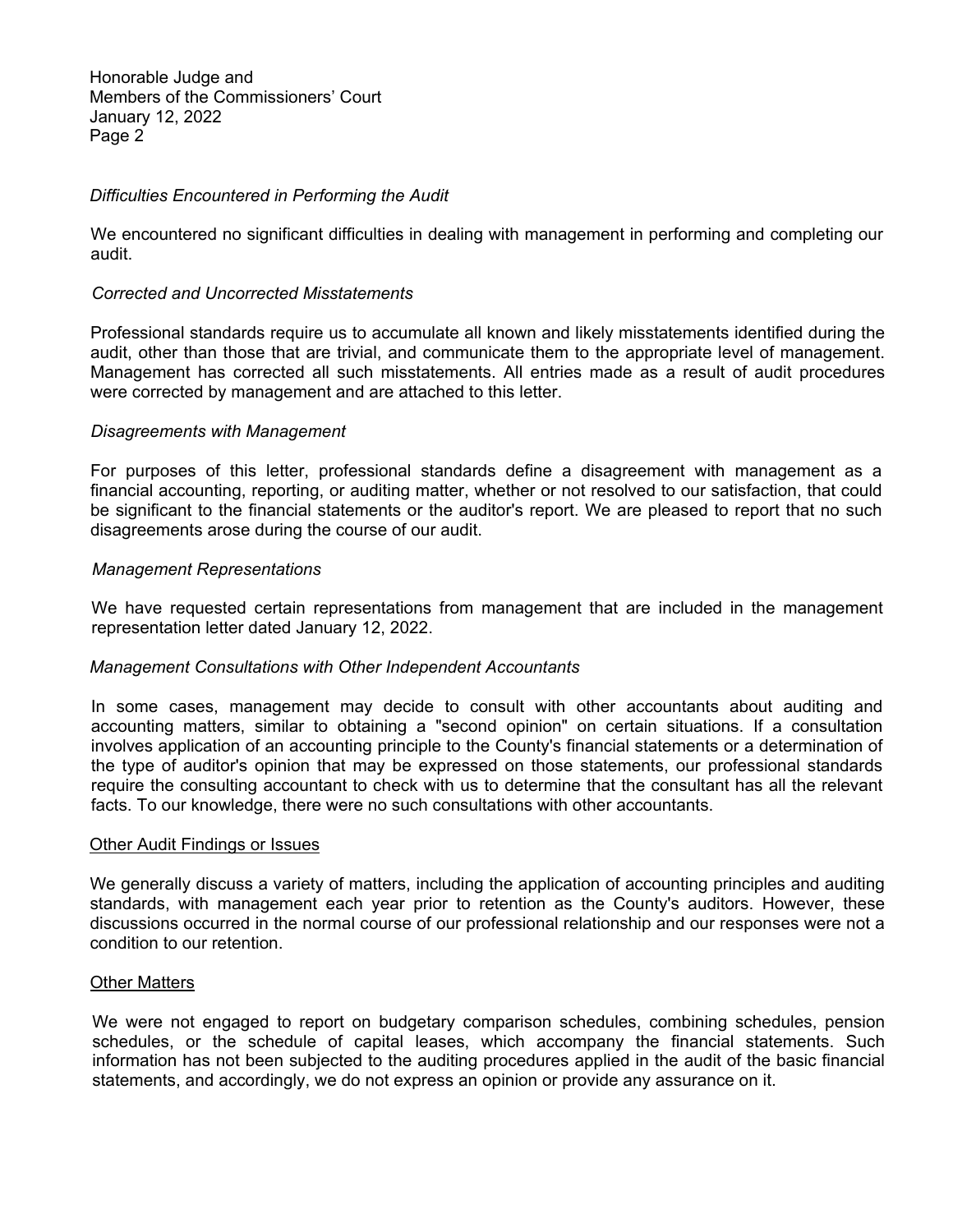Honorable Judge and Members of the Commissioners' Court January 12, 2022 Page 3

We were engaged to report on the schedule of expenditures of state awards, which accompany the financial statements. With respect to this other information, we made certain inquiries of management and evaluated the form, content, and methods of preparing the information to determine that the information complies with accounting principles generally accepted in the United States of America, the method of preparing it has not changed from the prior period, and the information is appropriate and complete in relation to our audit of the financial statements. We compared and reconciled the other information to the underlying accounting records used to prepare the financial statements or to the financial statements themselves.

#### Restriction on Use

This information is intended solely for the use of the County Commissioners and management of Lynn County, Texas and is not intended to be and should not be used by anyone other than these specified parties.

Very truly yours,

Bolinger, Segars, Silbert & Mas LLP

Certified Public Accountants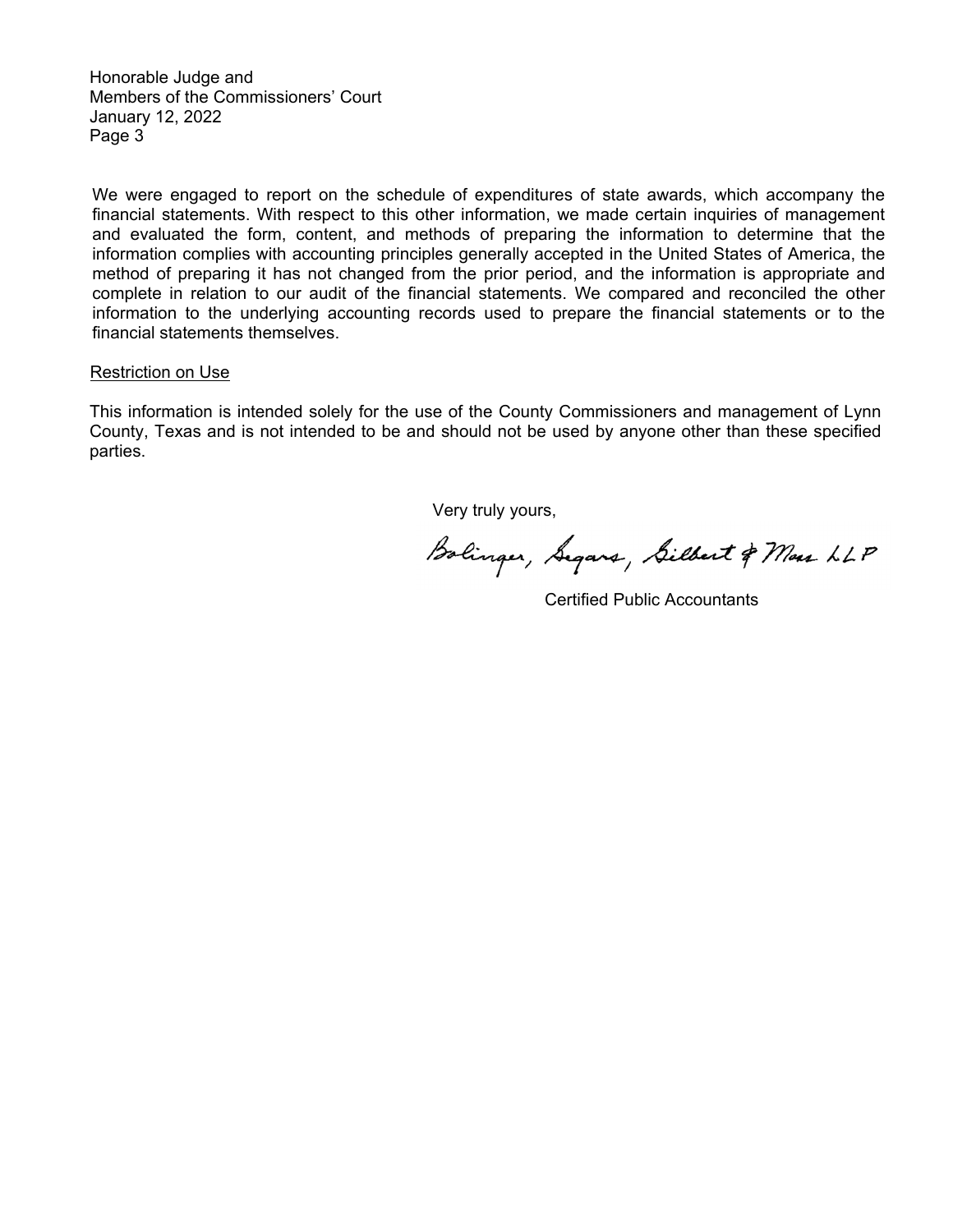| Client:<br>Engagement:<br>Period Ending:<br>Trial Balance:<br>Workpaper:<br>Fund Level:<br>Index: | 48460 - Lynn County, Texas<br>2021 Lynn County<br>9/30/2021<br>017 - GASB Fund Trial Balance<br><b>Adjusting Journal Entries Report</b><br>All<br>All |              |               |
|---------------------------------------------------------------------------------------------------|-------------------------------------------------------------------------------------------------------------------------------------------------------|--------------|---------------|
| <b>Account</b>                                                                                    | <b>Description</b>                                                                                                                                    | <b>Debit</b> | <b>Credit</b> |
|                                                                                                   |                                                                                                                                                       |              |               |
| <b>Adjusting Journal Entries</b>                                                                  |                                                                                                                                                       |              |               |
| Adjusting Journal Entries JE #1                                                                   |                                                                                                                                                       |              |               |
| To roll forward fund balances.                                                                    |                                                                                                                                                       |              |               |
| 100-000-3100                                                                                      | <b>Fund Balance</b>                                                                                                                                   | 72,375.00    |               |
| 230-000-3100                                                                                      | <b>Fund Balance</b>                                                                                                                                   | 39.65        |               |
| 651-400-4902                                                                                      | Transfer To/From Other Funds                                                                                                                          | 45,404.27    |               |
| 800-500-5702.01                                                                                   | <b>Appriss Grant</b>                                                                                                                                  | 5,700.55     |               |
| 100-400-4900                                                                                      | Other Souces/Uses                                                                                                                                     |              | 72,375.00     |
| 230-400-4500                                                                                      | <b>Interest Earned</b>                                                                                                                                |              | 39.65         |
| 651-000-3100                                                                                      | <b>Fund Balance</b>                                                                                                                                   |              | 45,404.27     |
| 800-000-3100                                                                                      | <b>Fund Balance</b>                                                                                                                                   |              | 5,700.55      |
| <b>Total</b>                                                                                      |                                                                                                                                                       | 123,519.47   | 123,519.47    |
| <b>Adjusting Journal Entries JE #2</b>                                                            |                                                                                                                                                       |              |               |
|                                                                                                   | To defer grant revenues in 2021 related to ARP grant.                                                                                                 |              |               |
| 100-425-4202                                                                                      | State Revenue-Supplement Pay                                                                                                                          | 25,666.00    |               |
| 409-400-4202                                                                                      | <b>Grant Revenue</b>                                                                                                                                  | 577,956.00   |               |
| 100-000-2200                                                                                      | Deferred Revenue Grants                                                                                                                               |              | 25,666.00     |
| 409-000-2200                                                                                      | <b>Deferred Grant Revenue</b>                                                                                                                         |              | 577,956.00    |

**Total 603,622.00 603,622.00**